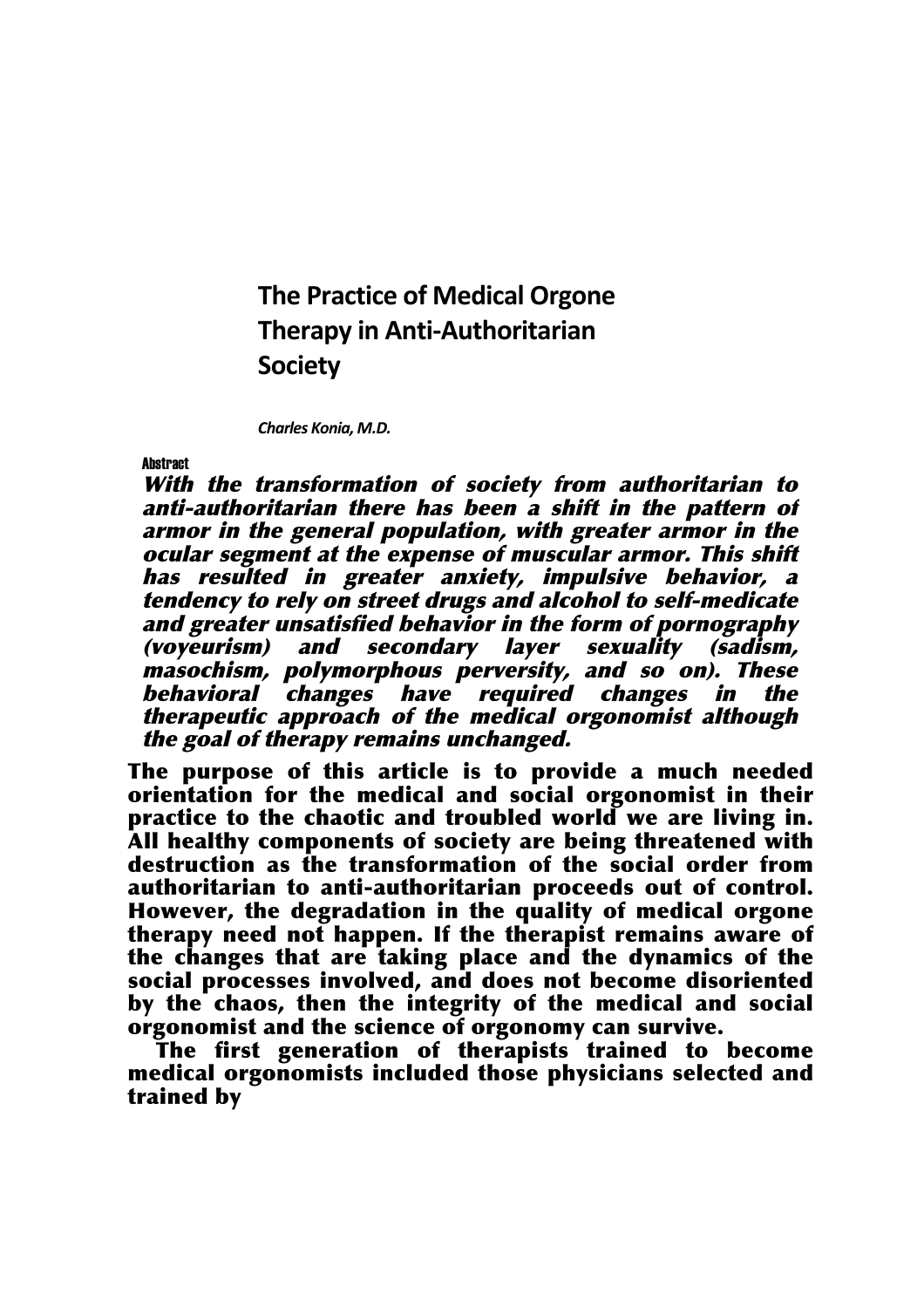Wilhelm Reich, M.D., with the assistance of Theodore P. Wolfe M.D. Of these individuals, Reich chose Elsworth Baker, M.D. as most qualified to carry on the training of the second generation of therapists. Baker was also responsible for founding the American College of Orgonomy (ACO). Some of those trained by Baker have continued Reich's mandate of training orgonomists to insure that the highest quality of therapy will survive for the benefit of future generations. The current members of the ACO's medical orgonomy training program represent the fourth generation of medical orgone therapists.

During this period of almost sixty years, enormous destructive changes have taken place which have not only altered the facade of people's character structure but also that of society. These changes were the result of the antiauthoritarian transformation of Western society. A manifestation of the emotional plague, it was accompanied by the triumph of mechanistic thinking and ways of living in every area of human life, including the practices of medicine and psychiatry. Traditional psychiatry, because of its failure to provide a natural scientific understanding and treatment of emotional disorders, was, without exaggeration, completely destroyed. This was evidenced by a slow erosion of the psychiatrist's role as the patient's primary caretaker. Instead, his function became restricted almost exclusively to the administration of medication to patients in mechanistic, cookbook fashion.1 Having given up the responsibility for understanding and treating the patient's emotional problems, the psychiatrist, no longer considered the expert such matters, allowed non-physician mental health professionals such as psychologists and social workers to take over responsibility for people's personal lives. Since there were no longer recognized authorities in psychiatry to provide this function, anyone could become an authority on any particular problem or personal matter—self-proclaimed experts appeared in all walks of life to tell other people how to be and feel better. This was also the time when the selfhelp movement exploded. People were led to believe

Konia. C. 2007. The Decline and Fall of Modern Psvchiatrv. *The* Journal, of OrcrnnnmM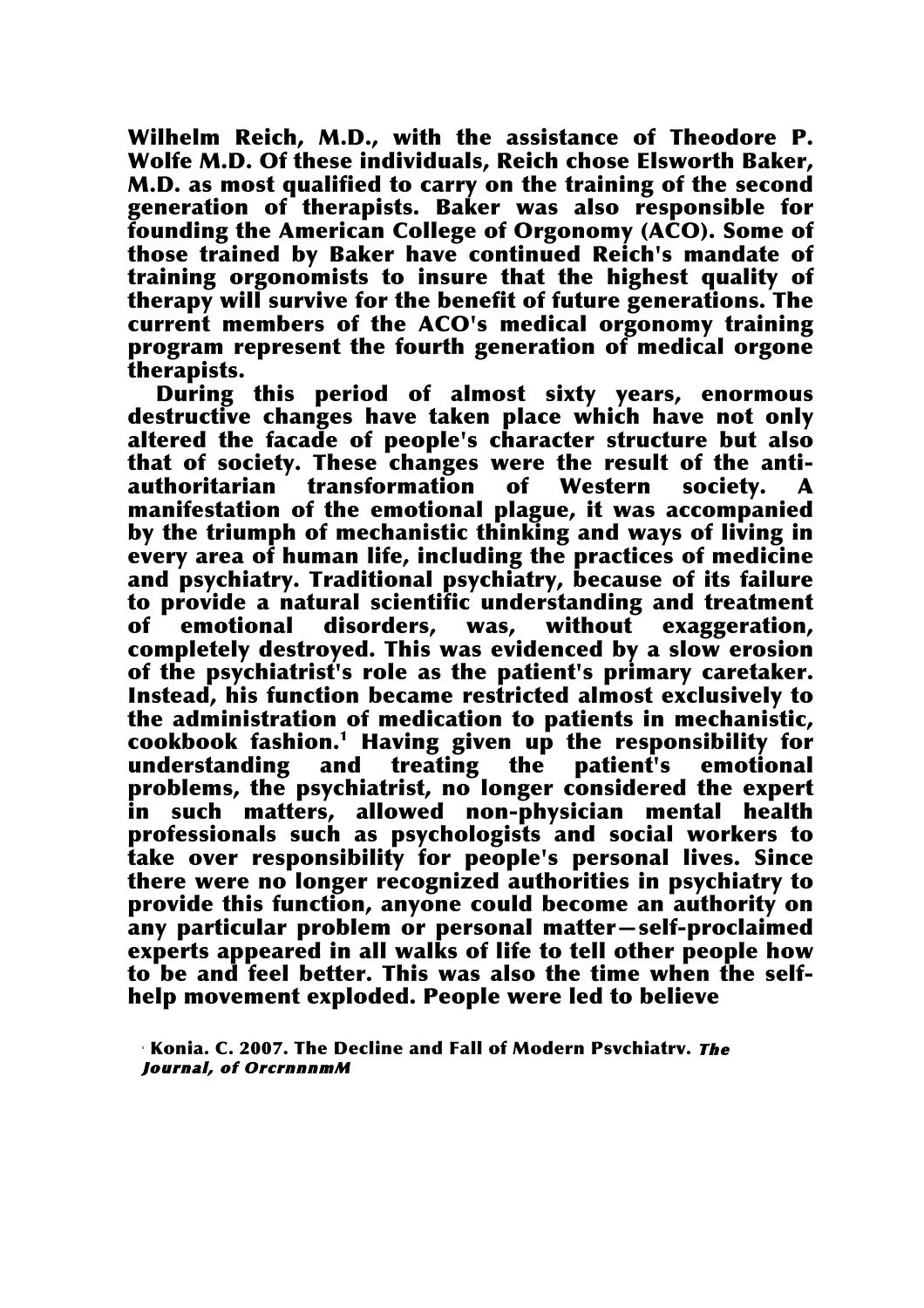that simply by reading a book they could solve each and every one of their personal problems.

In response to this situation, to the large population that needed help and to the insufficient number of qualified medical orgonomists to treat them, the College instituted a program in social orgonomy to train qualified psychologists and social workers with the purpose of providing them with the necessary therapeutic tools to perform this function.2

Through the mechanistic indoctrination of the public, the emotional plague continues its relentless campaign to undermine the core functions of human life. This process is how the plague that killed Wilhelm Reich over <sup>50</sup> years ago is now threatening to destroy the American College of Orgonomy.

## What is Anti-Authoritarian Society?

It is commonly believed that anti-authoritarian society means the absence of authority. In fact, the exact opposite is true. In the new social order there is authority but it tends to be concentrated in the State under centralized control. The term anti-authoritarian, and its origin, must be understood in its historical context. It refers to people's opposition to the traditional forms of authority that existed prior to around 1960. Anti-authoritarianism is opposed to *individual* authority on the local level and this opposition results in *centralized* or *collective* authority. There is a corresponding decline in individual responsibility which is replaced by State responsibility represented by "Big Brother." Anti-authoritarianism is characterized by a marked shift to the Left of the political center. It must eventually lead to increased centralized power and some form of socialist state.

The structure of any society and the character structure of people living in it are interdependent. As any social order changes so does the character structure of the people in it. The converse is also true. With the rise of anti-authoritarian society, the authoritarian family that existed until around 1960 crumbled. As a result, the authoritarian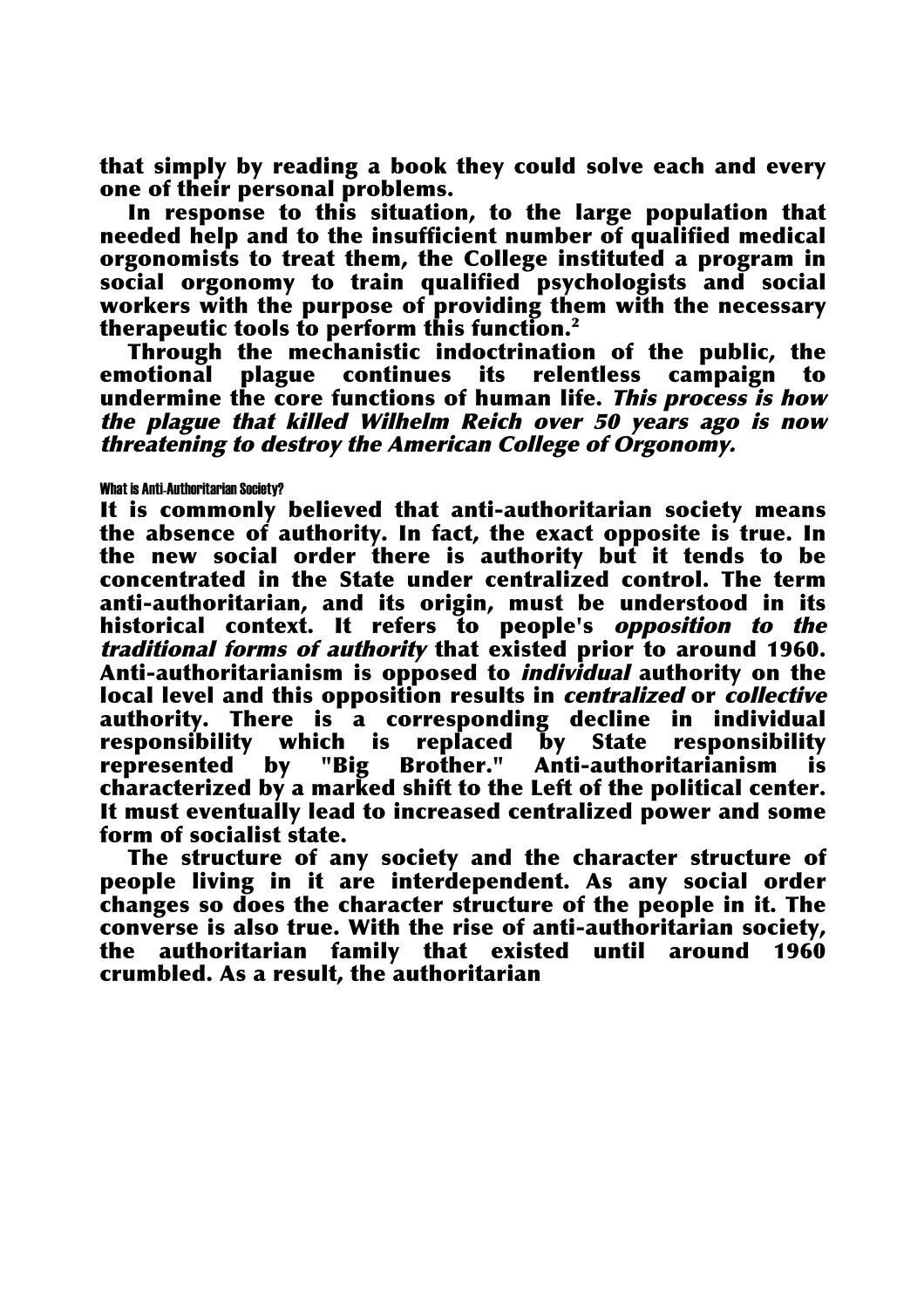social order that was its foundation was systematically undermined. When the authoritarian order was intact, each parent had a specific function in maintaining it: the father was the enforcer of authority and the mother was the bearer of traditional values and the authoritarian moral code. This situation allowed for the maintenance of emotional contact in the family, which, although neurotic, was stable.

In contrast, in an anti-authoritarian household, even when the structure of the family appears intact as when both parents are living together in the same house, there is little or no emotional contact between parents and children. This qualitative change in the dynamics of the family produces profound changes in the character structure of these children.

## Character Formation in Anti-Authoritarian Society

Unarmored life is based on the unrestricted, alternating pulsation of biological orgone energy between expansion and contraction. Character formation is the result of armor being imposed on infants and children from their environment. Armor results in rigidities in the psyche (character armor) and the soma (muscular armor). These rigidities are the result of the stoppage of the pulsation of biological orgone energy. Thus, in the armored state the organism's energy is blocked either in a state of chronic contraction or chronic expansion.

There is an important difference in the way character and muscular armor appears and is generally manifested in authoritarian and in anti-authoritarian society. In authoritarian society, armor occurs in the form of chronic contraction. In addition to the block in respiration, armor is manifested in chronic sympatheticotonia (excitation of the sympathetic nervous system=bioenergetic contraction) and hypertension of the skeletal musculature. In our current anti-authoritarian Western society, armor is manifested in chronic parasympatheticotonia (excitation of the parasympathetic nervous system=bioenergetic expansion). This occurs as the organism attempts to override the underlying sympathetic contraction by maintaining a chronic state of parasympathetic overexpansion. In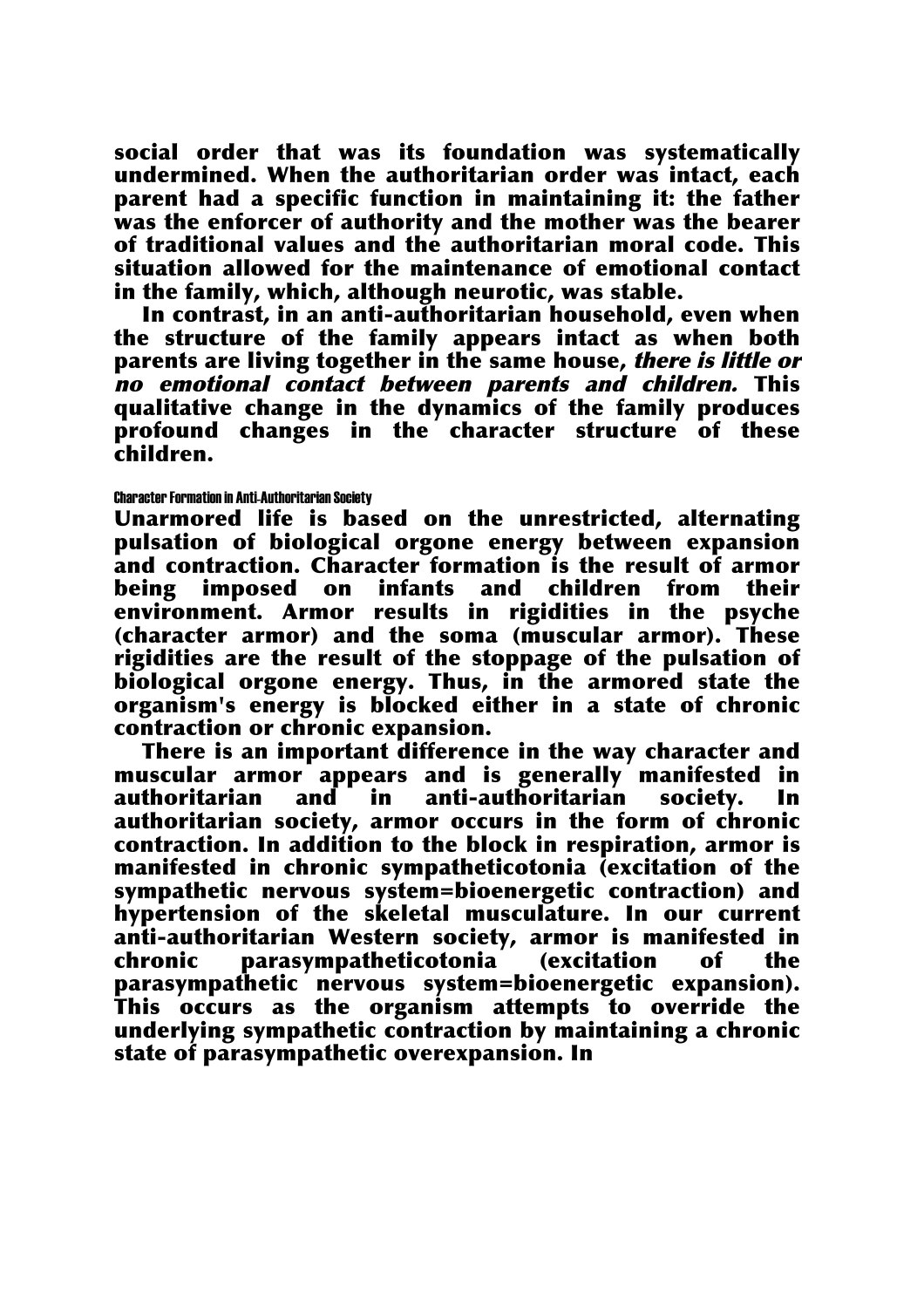addition, there is muscular flaccidity. The energy not bound in the musculature is shifted upward and held in the brain (increased ocular armor). This condition is responsible for the wide range of behavior disorders seen in children and adults today including, in particular, psychopathic behavior. The following table compares the structure of human armor in authoritarian and anti-authoritarian societies.

| <b>Authoritarian Society</b> | <b>Anti-authoritarian Society</b>                  |
|------------------------------|----------------------------------------------------|
| • Chronic respiratory block  | <b>Chronic respiratory block</b>                   |
| • Chronic sympathetic        | Parasympatheticoverridingsympathetic<br>excitation |
| $- - - 24 - 42 - -$          |                                                    |

Voluntary muscle hypotension

• Voluntary muscle and armor are the same in authoritarian and antiand armor are the same in authoritarian and anti-<br>authoritarian family structures, they have a more Although the factors determining character formation destructive effect in infants and children raised in antiauthoritarian families for the following reasons:

• Because of the severe lack of emotional contact the extent and intensity of armor is greater.

• The frustrated impulses of the child are mostly core impulses. Impulses from the destructive secondary layer are allowed greater expression through indiscriminate permissiveness.

• There is more permissiveness than repression.

• Because of severe contactlessness, the child's identification with either parent is weak. As a result, the psychic content of the beliefs that support the traditional social order is poorly defined.

• The contradictions in the frustrations are more extreme.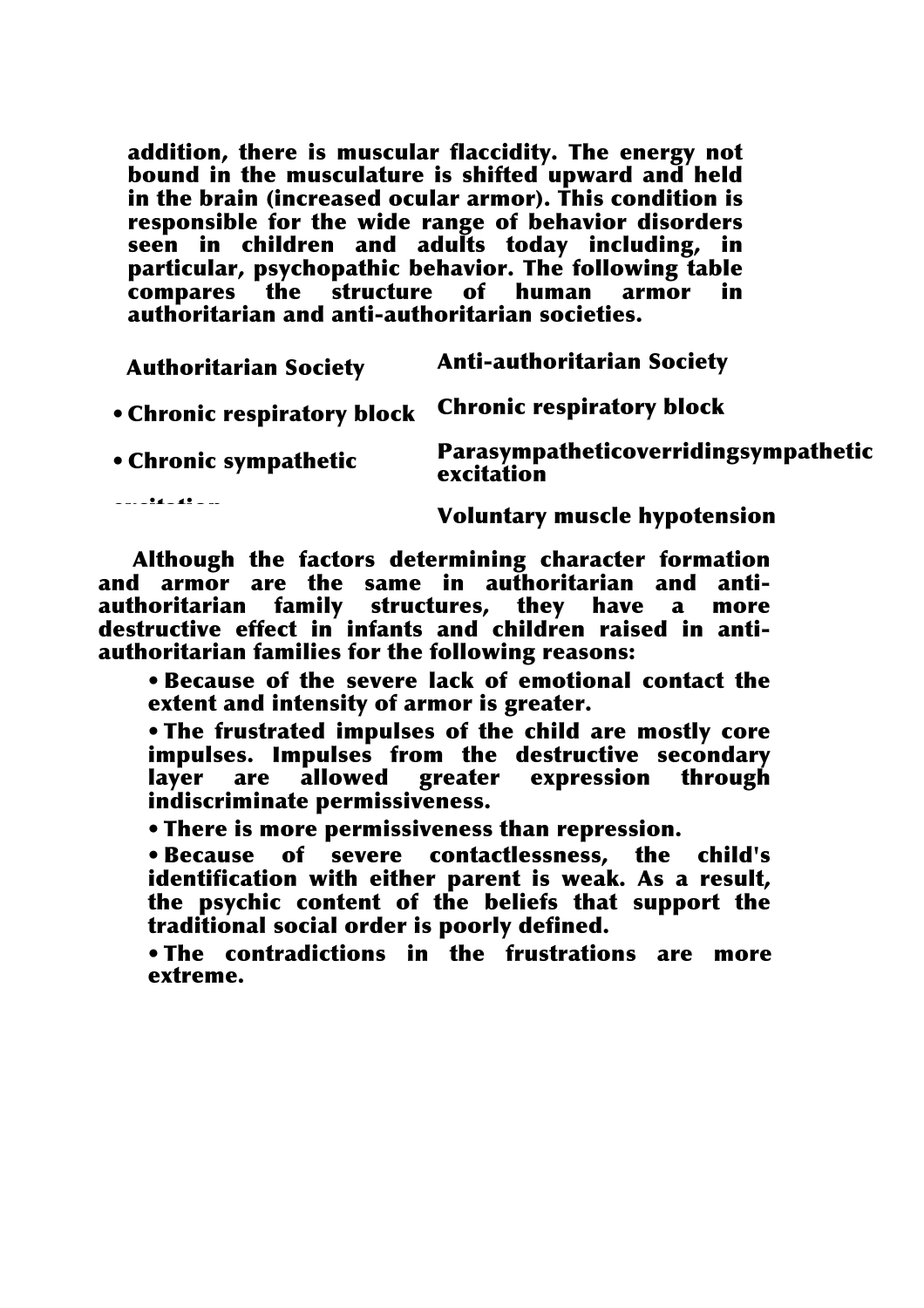These differences result in greater ocular armor and contactlessness in children raised in anti-authoritarian families. Because of the effects of increased ocular armor children who are raised in an anti-authoritarian family will grow up to be more emotionally disturbed than those who grow up in an authoritarian household. The greater amount of ocular armor results not only in the shift of energy upward into the brain, and a decrease in muscular armor, but also accounts for the severe contactlessness of people seen today.

## Therapy of Patients Who are the Products of Authoritarian and Anti- Authoritarian Families

Although there has been a transformation of society as a whole from authoritarian to anti-authoritarian there are still isolated pockets within society where the authoritarian family structure is the rule. In medical orgone therapy practice today one therefore sees patients who are the product of both social orders.

Authoritarian society was founded on the repression of sexuality. From society's standpoint, when repression was successful there was a sense of loyalty and respect for authority and authoritarian social institutions. This was a time when young adults were expected to live according to social expectations set down by tradition. For example, they tended to marry by a certain age and start a family of their own.

During the decades that immediately followed the breakdown of the authoritarian social order, medical orgone therapy was at the height of its popularity. More often than not the major reason for adult patients seeking the help of a medical orgone therapist related to the effects of armor resulting from their authoritarian upbringing. Many were able to see this way of life as a trap. They wanted something more. Since they had a fair amount of contact with their core, they had a sense of wanting to be free of their armored condition and to be healthier. Therefore, it was a simple matter for the therapist to gain the cooperation of the patient and armor removal was a relatively straightforward matter. Since sexual repression was the rule, the chief reason that most patients sought therapy was to become sexually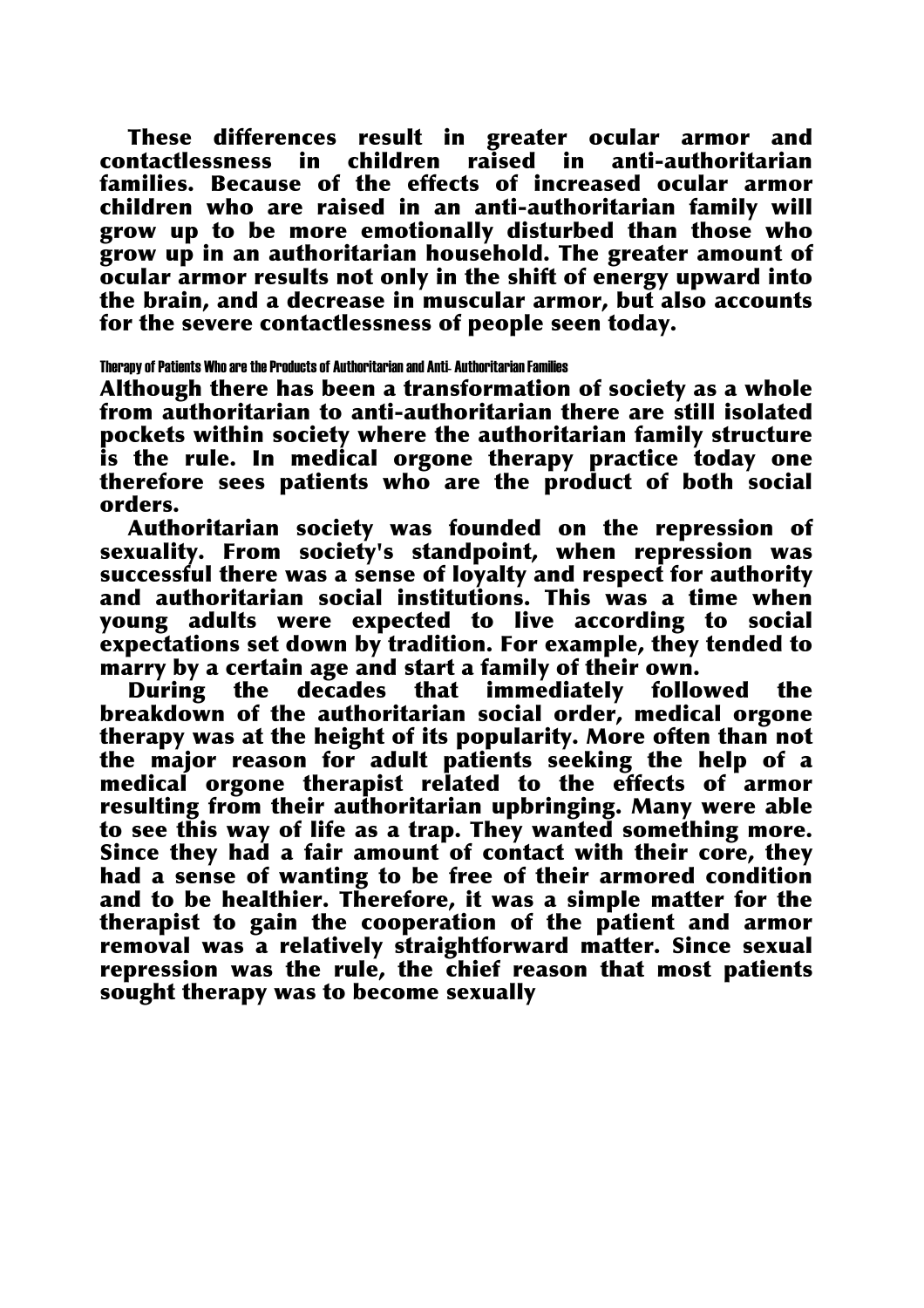healthier. The neurotic patient typically had a welldefined, easily diagnosable character structure that was not blurred by severe ocular symptoms or by impulsive behavior, and the management of the patient was a relatively simple matter.

The so-called "sexual revolution" of the 1960s that accompanied the anti-authoritarian transformation was supposed to bring about sexual liberation. Instead, it resulted in the breakthrough of every kind of perverse impulse from the destructive secondary layer accompanied by social and sexual chaos. In contrast to the longing for sexual freedom that people had in the past authoritarian era, people today have more freedom than they can handle or know what to do with. Whatever contact people had with their biological core has been largely lost.

With today's decline in the authoritarian family structure, society is being torn apart and the individual is cast adrift and feels alienated. People, especially the young, are increasingly out of touch with their biological core and with the traditional values and practices that at one time held society together. The disintegration of the authoritarian family has brought about a sharp rise in the incidence of out-of- wedlock children and corresponding increase of the welfare roles.3 Where the family structure still remains intact parents are increasingly unable to be emotionally responsible for the raising and care of their children. Workers in day care centers that operate under State regulation are now the ones responsible for the child's physical upbringing. Even before the legalization of same-sex marriage children are being adopted by homosexuals with no consideration being given to the destructive effects on the child's psychosexual development.

Many people entering therapy today are the children of baby boomers who were brought up during the turbulent 1960s. Their chief complaints are related not to the inhibiting effects of armor but to their confused upbringing, the result of the breakthrough of impulses from the secondary layer and the failure of muscular armor to contain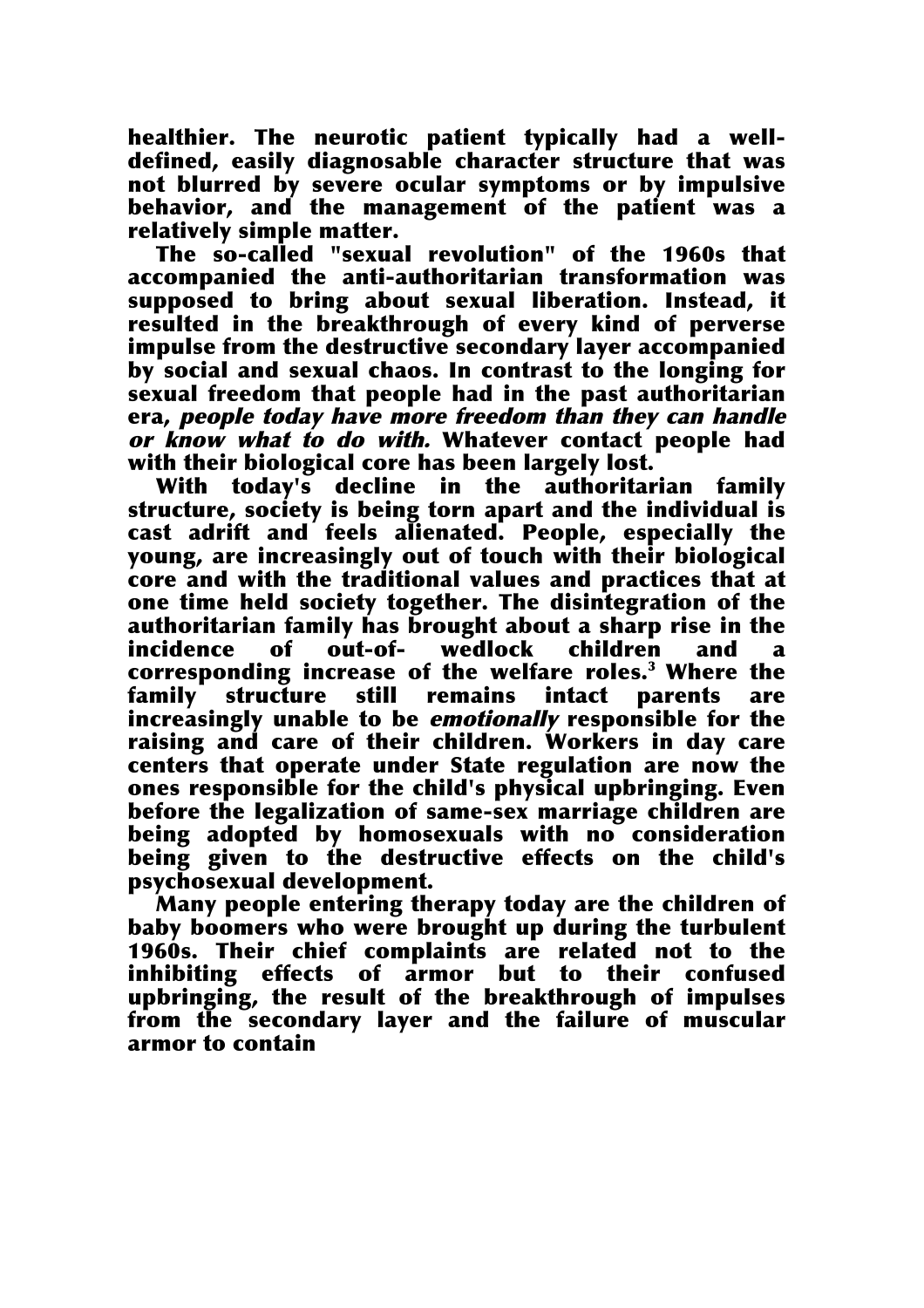them. These factors are the reason for their increased ocular armor. Their problems, difficulties and pathology are not the consequence of authoritarian repression but of chronic antiauthoritarian permissiveness. Every kind of unsatisfied expansive symptom including homosexuality, an extension of the adolescent period into middle age and beyond, drug use and impulsive and criminal behavior are the common presenting symptoms that function to overcome their underlying anxiety.

Ocular repression of the sexual impulse was the rule in authoritarian society. As a result, the symptom of voyeurism, the result of an ocular unsatisfied block, was not a common symptom in the population. With the lifting of sexual repression, however, there has been a dramatic increase in unsatisfied behavior of all kinds, including ocular dissatisfaction in the form of visual pornography4 and vicarious interest in acts of violence. This breakthrough of voyeurism has intensified pre-existing levels of ocular armor. Because of increased ocular armor and decreased muscular armor, people have more energy than they can possibly handle. Consequently, they feel more anxious and are less in touch with their biological core and with core feelings than they were in the past. Some attempt to deal with this emotional/bioenergetic state by employing depressive mechanisms.

As a result of the shift in their pattern of armor, people often seek help today for reasons far different than in the past. Whether or not they are in touch with anxiety, many with insufficient muscular armor need relief. This need leads them to self-medicate with street drugs or to abuse alcohol or to take anxiety-relieving medication prescribed mechanistically by the physician. This complicates the clinical situation by causing patients to be even more out of touch with themselves. Their lack of contact is reinforced by the psychiatrist's rationale for treating patients' emotional illnesses as if they are nothing but the exclusive result of biochemical abnormalities in the brain. In turn, patients expect to be treated by the therapist in this mechanical fashion by being given the "proper" medication for their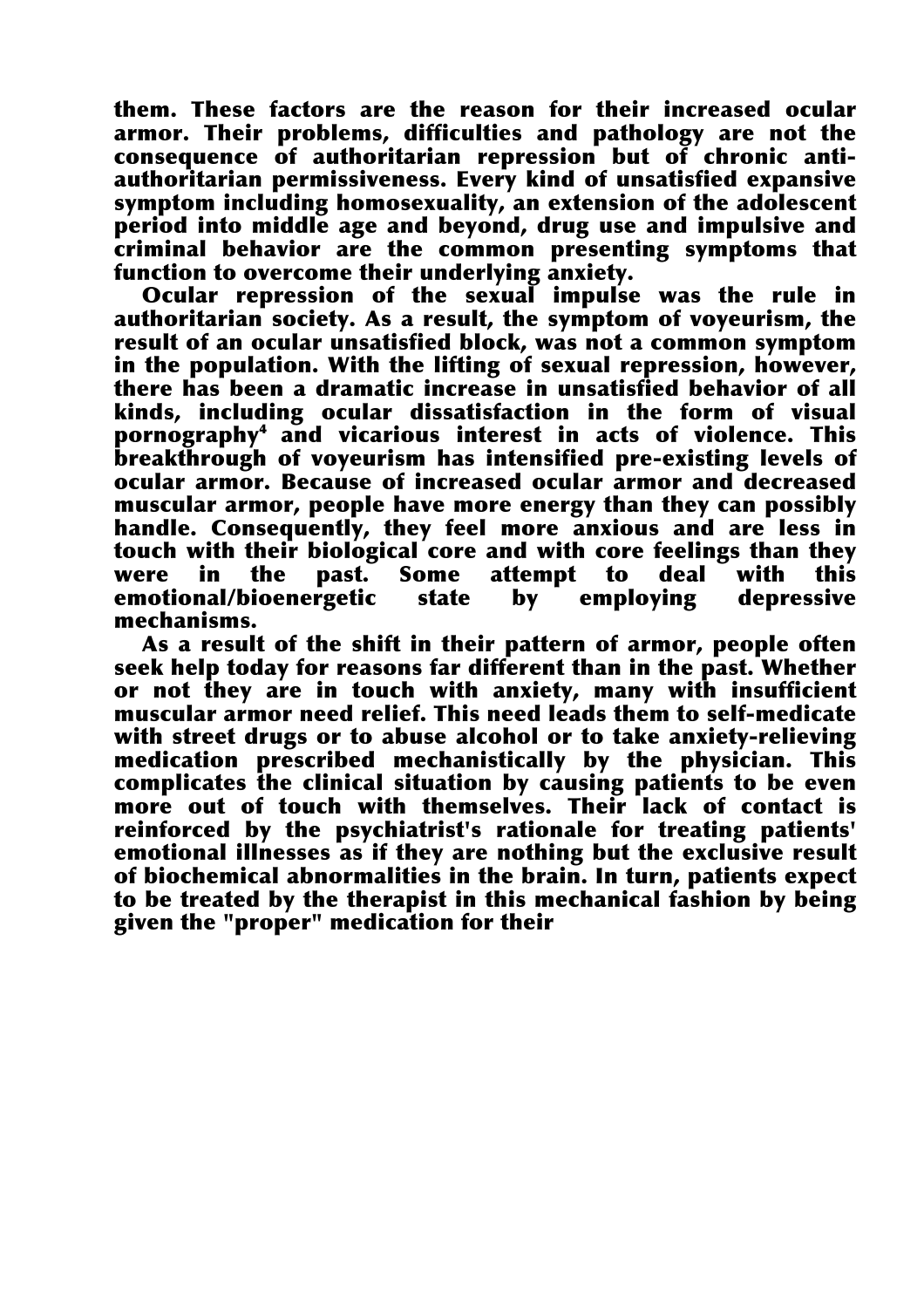condition. The underlying bioemotional basis of psychiatric disorders has been successfully and completely obfuscated.

As a result of high levels of anxiety the process of therapy of patients entering into medical orgone therapy today is entirely different than in the past. Also, because patients are unable to hold greater levels of bioenergetic charge, the progress of therapy is much slower. The individual needs to develop muscular armor to bind energy instead of its being held in the brain.

People who are the product of an anti-authoritarian family structure are not so much driven by their own inner forces as their character attitudes are a reaction to the bombardment of contradictory social forces impinging on them from their environment. They can easily fall prey to the ideologies of the political Left or the religious Right. This situation is similar to the chaotic situation induced patients who have been mismanaged by rogue body therapists. Out of touch with the anxiety that drives their unfocused and destructive behavior, they displace their emotions onto the external and often behaviorally resemble the impulsive character. If not politically active, they become involved in social causes of every kind, such as the environmental movement, as a way of alleviating personal guilt and discharging excess energy.

Typical patients entering medical orgone therapy who were raised in an anti-authoritarian family often tend to overcome anxieties and insecurities—*based on an underlying* biophysical contraction̶by maintaining a chronically overexpanded state in any way possible through substitute activities. They often present with a "laid back," unconcerned attitude about anything that may be troubling them. Ocular armor is pronounced and they require more education and perspective as part of the therapeutic process than others. The anti- authoritarian upbringing has left the patient with little or no genuine respect for any form of authority, even rational authority, including that of the therapist. Because of their greater ocular armor it can be difficult to establish a therapeutic alliance. They are poorly motivated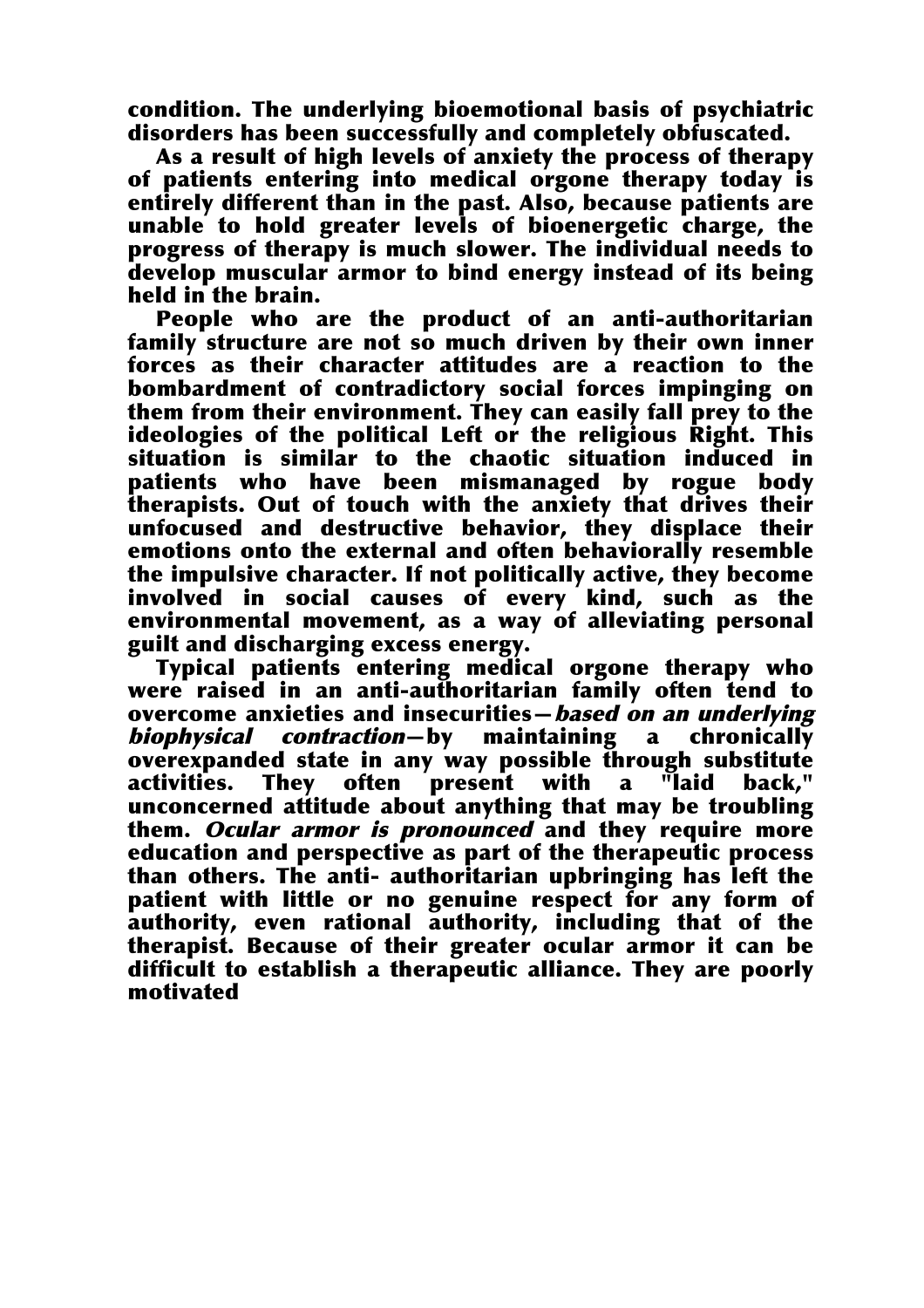to change in a healthy direction and, as a rule, are not good candidates for therapy.

If the identified patient is an adolescent or young child of an anti- authoritarian family, it is more difficult to gain the cooperation of the parents. Because of their poor contact it takes much more patience and a greater expenditure of energy on the part of the therapist compared to dealing with parents in authoritarian families. This is because in anti-authoritarian families, the parents, much more so than the child, are a greater part of the problem. As a manifestation of their obliviousness, anti-authoritarian parents often behave inappropriately as if they are on a par professionally with the therapist, knowing what is best for their child, what the child's diagnosis is, what medications should be given to correct the problem, and so on. At the same time, they are more dependent and have a greater need to be taken care of and have a greater sense of entitlement than those raised in an authoritarian family.

A.s <sup>a</sup> result of the anti-authoritarian disintegration of society the medical and social orgonomist must adapt their skills to current social conditions without changing the principles and goal of therapy. Their services are needed now more than ever. The anti-authoritarian transformation and disintegration of personal and social life that accompanies today's social order requires a different orientation of the medical orgonomist to the patient than that which he had in the past authoritarian society. Because of their severe disturbance in contact, it is often necessary to find new and innovative ways of meeting people where they are. Although his primary therapeutic task is the same, that of armor removal, it is now necessary to focus on the many layers of the patient's ocular armor.

Also, many come for treatment having previously been given multiple psychotropic medications because of symptoms resulting from insufficient muscular armor. Eliminating dependency on pharmacological drugs requires a great deal of preparatory biophysical work to allow the patient to tolerate the resultant increase in energy level in his organism. Dependency on alcohol and street